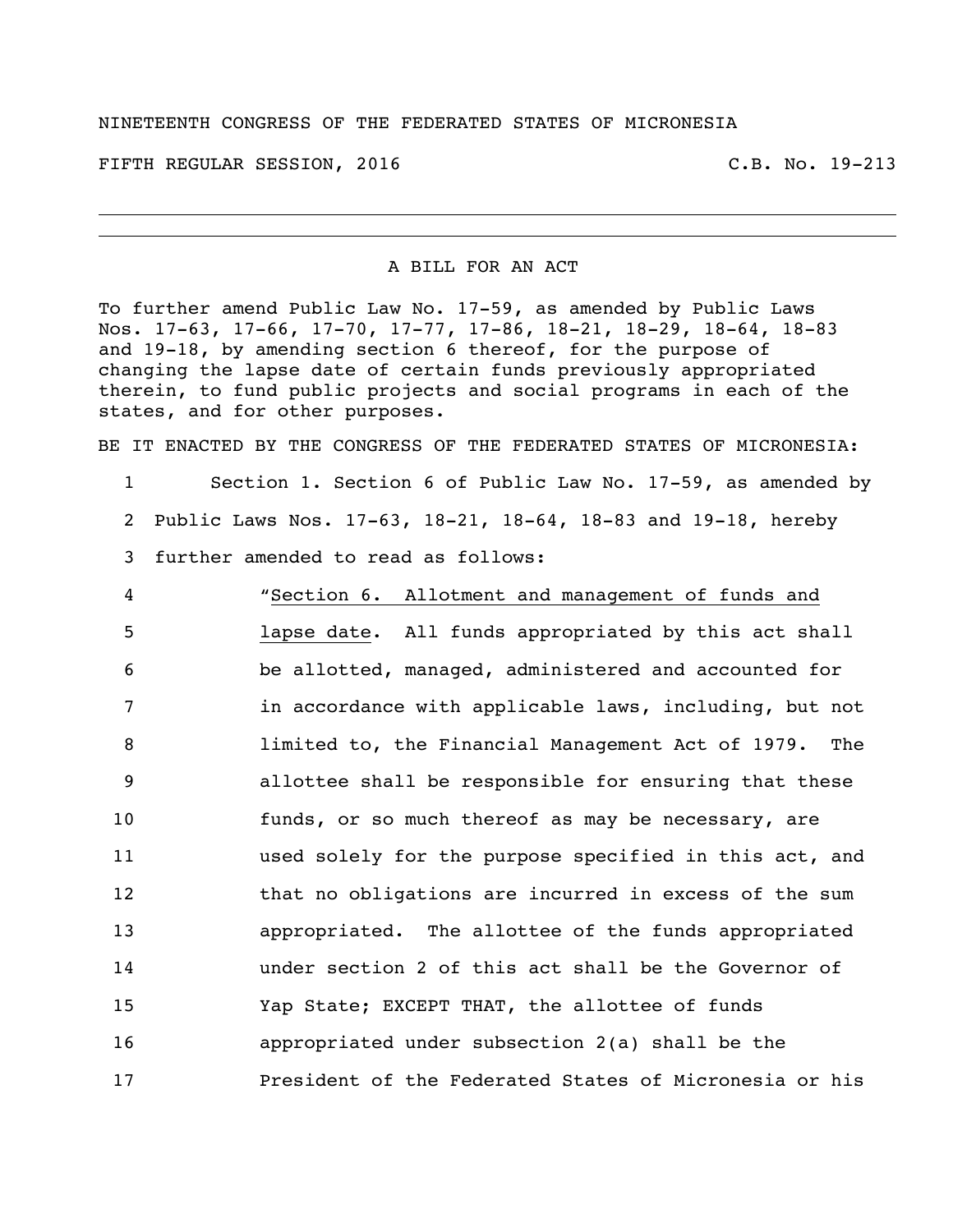C.B. No. 19-213

 designee and the allottee of funds appropriated under subsection 2(c) shall be the President of COM-FSM or his designee. The allottee of funds appropriated under sections 3 and 4 of this act shall be the President of the Federated States of Micronesia or his designee; EXCEPT THAT, the allottee of funds appropriated under subsection 3(a) of this act shall be the Mayor of Lelu Municipal Government or his designee. The allottee of funds appropriated under subsection 4(3)(l) shall be the Land Grant Project Coordinator. The allottee of funds appropriated under subsections 5(1), 5(3) and 5(6) of this act shall be the Governor of Chuuk State or his designee; the allottee of funds appropriated under subsection 5(2) of section 5 of this act shall be the Mortlock Islands Development Authority; the allottee of funds appropriated under subsection 5(4) of section 5 of this act shall be the Executive Director of the Southern Namoneas Development Authority; the allottee of funds appropriate under subsection 5(5) of section 5 of this act shall be the Faichuk Development Authority. The authority of the allottee to obligate funds appropriated by this act shall lapse on September 30, [2016] 2018."

of 3